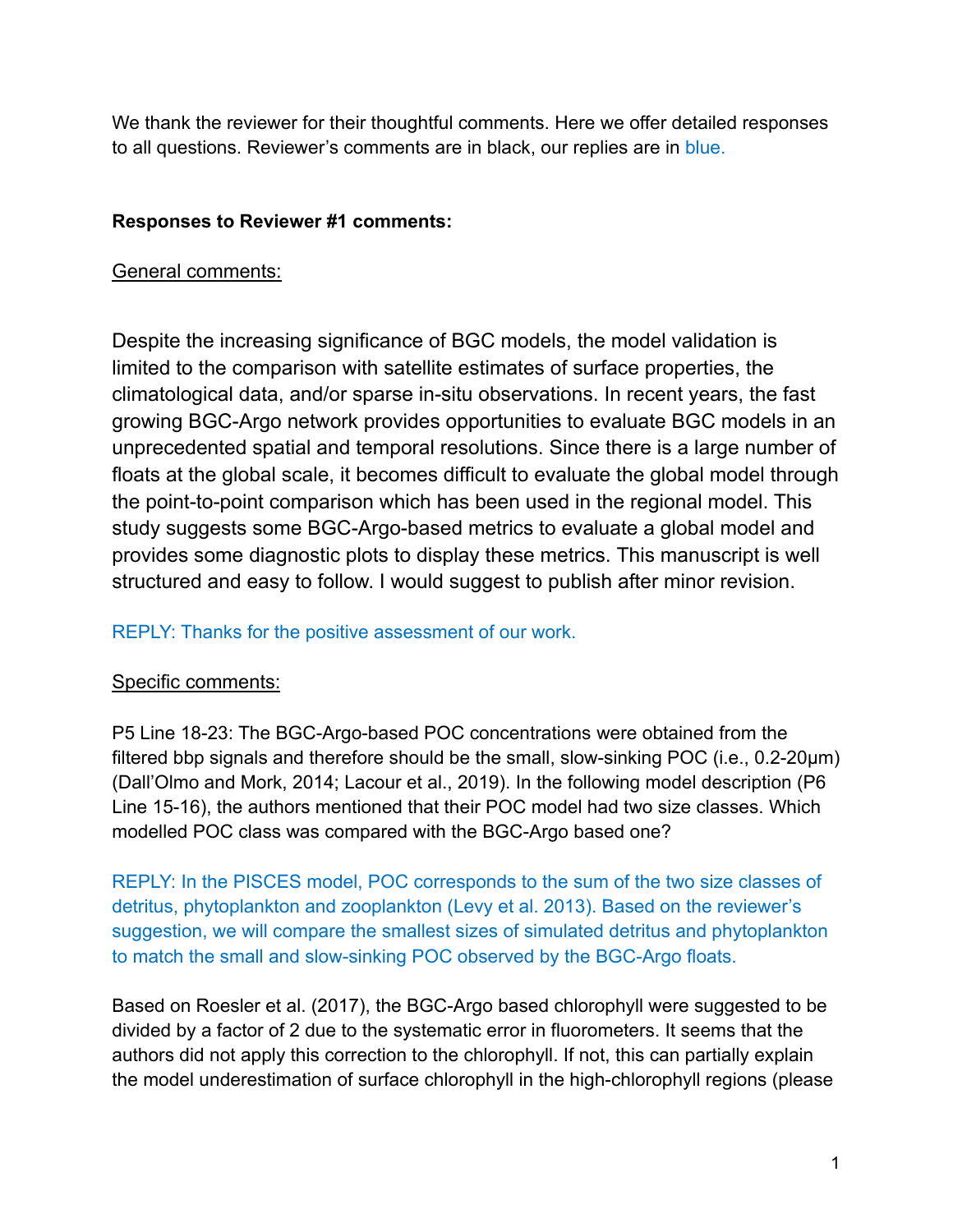see the Figure 4). The authors should include some descriptions on how they process the BGC-Argo based chlorophyll.

REPLY: The gain adjustment of 0.5 is already implemented in the "adjusted" chlorophyll data [\(Bittig et al., 2019\)](https://www.zotero.org/google-docs/?7pUV0f). We have not applied any processing to the BGC-Argo data apart from those already applied at the Data Assembly Center levels as described in the given references. We will clarify this point in the revised version of the manuscript.

P5 Line 25-30: I am concerned with the comparisons between the global model and the estimates from CANYON-B neural network which is also a model. Although it has been validated with some independent observations (e.g. the GO-SHIP cruise data and BGC-Argo floats), differences between the global model and the CANYON-B neural network may come from the CANYON-B neural network's deviation from the observations.

REPLY: We agree with the reviewer that we do not provide justification for mixing together BGC-Argo data with CANYON-B estimates. We propose to add the following paragraph in the Data section to justify our choice.

" *Finally, we complemented the existing BGC-Argo dataset with pseudo-observations of NO<sup>3</sup> , PO<sup>4</sup> , Si, and DIC concentrations as well pH and pCO<sup>2</sup> using the CANYON-B neural network* [\(Bittig et al., 2018\)](https://www.zotero.org/google-docs/?KJyCaw)*. CANYON-B estimates vertical profiles of nutrients as well as the carbonate system variables from concomitant measurements of floats pressure, temperature, salinity and O<sup>2</sup> qualified in "Delayed "mode together with the associated geolocalization and date of sampling. The CANYON-B estimates of NO<sup>3</sup> and pH were merged with measured values on the rationale that CANYON-B estimates have RMS errors (NO3 = 0.7 μmol/kg , pH= 0.013) (Bittig [et al., 2018\)](https://www.zotero.org/google-docs/?tUTt9e) which are of the same order of magnitude than the BGC-Argo observations RMS errors (NO3 = 0.5 μmol/kg , pH= 0.07) [\(Mignot et al., 2019; Johnson](https://www.zotero.org/google-docs/?gAMyXs) et al., 2017). We also verified that RMS errors of CANYON-B estimates are at least 4 times lower than the RMS difference between the model and CANYON-B estimates, so that the comparison of simulated properties with the neural network estimates leads to an evaluation of the model performance. We believe it is reasonable to draw conclusions on the model uncertainty from CANYON-B estimates as long as the pseudo-observations errors are much lower than the model-pseudo observations RMS difference. However, caution should be considered when errors are comparable.*"

P8 Line 1-2: Since the POC concentrations vary a lot  $($   $\sim$  2 orders of magnitude) within the mesopelagic zone, the averaged POC concentrations will be skewed to the upper layers right below the mixed layer. In addition, the reference is not appropriate here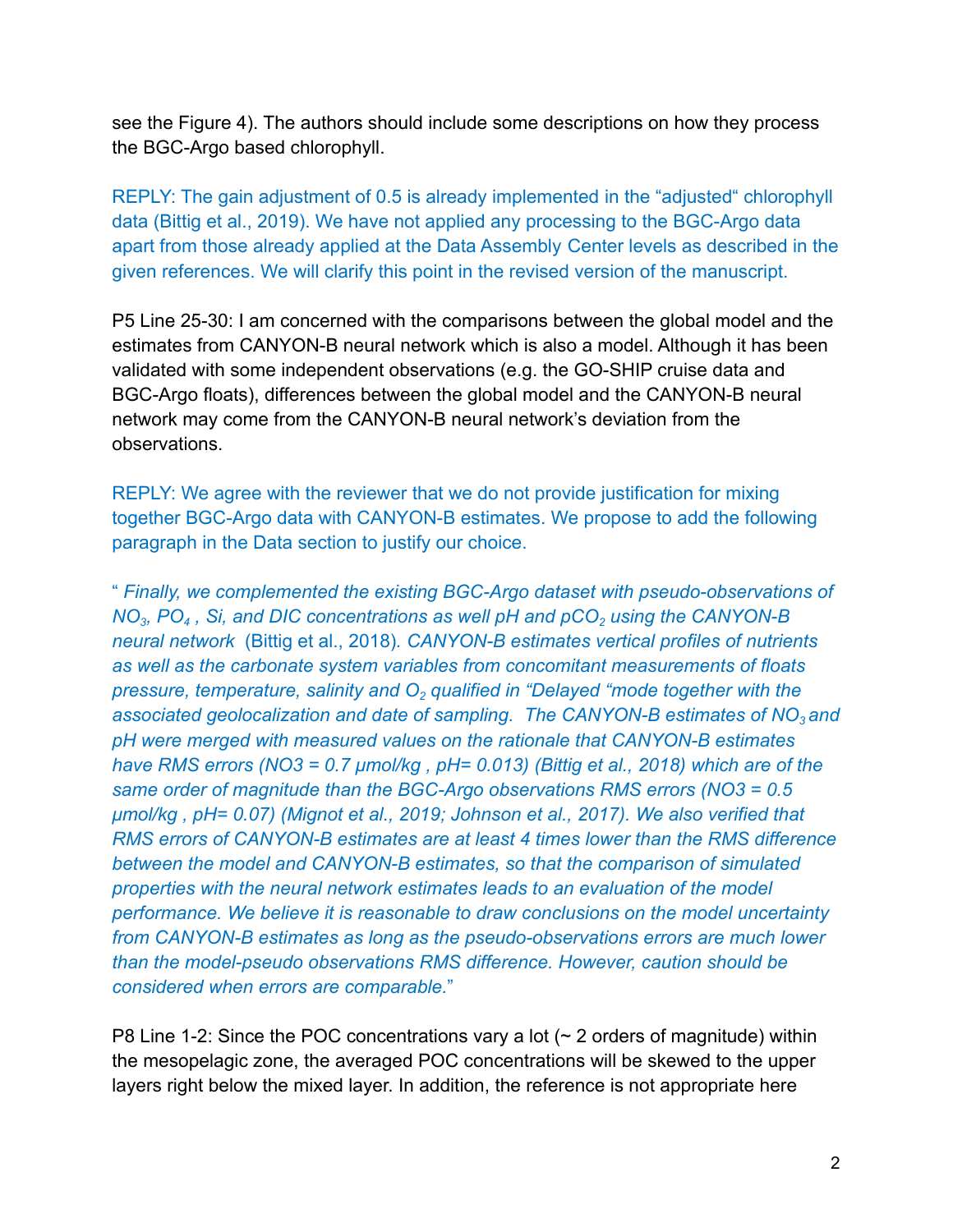since the upper bound of mesopelagic zone was defined as the base of productive layer (the maximum of mixed layer and the euphotic zone) in Dall'Olmo and Mork (2014).

REPLY: We agree with the reviewer. We used a log10-transformation to represent the data to account for the skewness in this layer. We will also add in the revised version that our definition of mesopelagic POC differs from the Dall'Olmo and Mork [\(2014\)](https://www.zotero.org/google-docs/?cM7Q5M) reference.

P8 Line 13: What is the definition of H? I guess it is the mixed layer depth (MLD).

REPLY: It is an omission on our part. H is the mixed layer depth. We will replace H by MLD.

P13 Line 26-29: I don't agree with this sentence "However, this seems to have a limited effect on the export of POC …". First, the conclusion here is anti-intuitive because the authors mixed up the POC concentration with the POC export flux. In the north Atlantic, the POC concentration is largely determined by the small, slow-sinking POC. Although the relative contributions of small, slow-sinking POC has been recently addressed, the POC export flux is dominated by the gravitational sinking flux of large, fast-sinking POC, which is estimated by multiplying the concentration and sinking velocity. Therefore, the large differences in the POC export flux can be hide by the similar POC concentrations. Second, the lower sPOC but the similar levels of POCmeso (Figure 6) can be a result of the suboptimal parameter values, e.g. the underestimated remineralization rate. However, this cannot deny the sensitivity of POCmeso to the primary productivity. This is very likely that the POCmeso will vary a lot if the authors change the modeled primary productivity.

REPLY: We agree with the reviewer that this paragraph bears lots of assumptions. We will revise this paragraph and we will remove the conclusions about the POC export flux. As pointed out by the reviewer, we don't have sufficient information to assess the skill of the model in simulating the export of POC from sPOC and POCmeso.

# References

Bittig, H. C., Steinhoff, T., Claustre, H., Fiedler, B., Williams, N. L., Sauzède, R., [Körtzinger,](https://www.zotero.org/google-docs/?drZWYm) A., and Gattuso, J.-P.: An alternative to static [climatologies:](https://www.zotero.org/google-docs/?drZWYm) robust estimation of open ocean CO2 variables and nutrient [concentrations](https://www.zotero.org/google-docs/?drZWYm) from T, S, and O2 data using Bayesian neural networks, [Front.](https://www.zotero.org/google-docs/?drZWYm) Mar. Sci., 5, 328, 2018.

Bittig, H. C., Maurer, T. L., Plant, J. N., Wong, A. P., [Schmechtig,](https://www.zotero.org/google-docs/?drZWYm) C., Claustre, H., Trull, T. W., Udaya Bhaskar, T. V. S., Boss, E., and Dall'Olmo, G.: A BGC-Argo guide: Planning, [deployment,](https://www.zotero.org/google-docs/?drZWYm) data [handling](https://www.zotero.org/google-docs/?drZWYm) and usage, Front. Mar. Sci., 6, 502, 2019.

Dall'Olmo, G. and Mork, K. A.: Carbon export by small particles in the [Norwegian](https://www.zotero.org/google-docs/?drZWYm) Sea, Geophys. Res. Lett., 41, 2921–2927, [https://doi.org/10.1002/2014GL059244,](https://www.zotero.org/google-docs/?drZWYm) 2014. Johnson, Plant, J. N., Coletti, L. J., Jannasch, H. W., [Sakamoto,](https://www.zotero.org/google-docs/?drZWYm) C. M., Riser, S. C., Swift, D. D.,